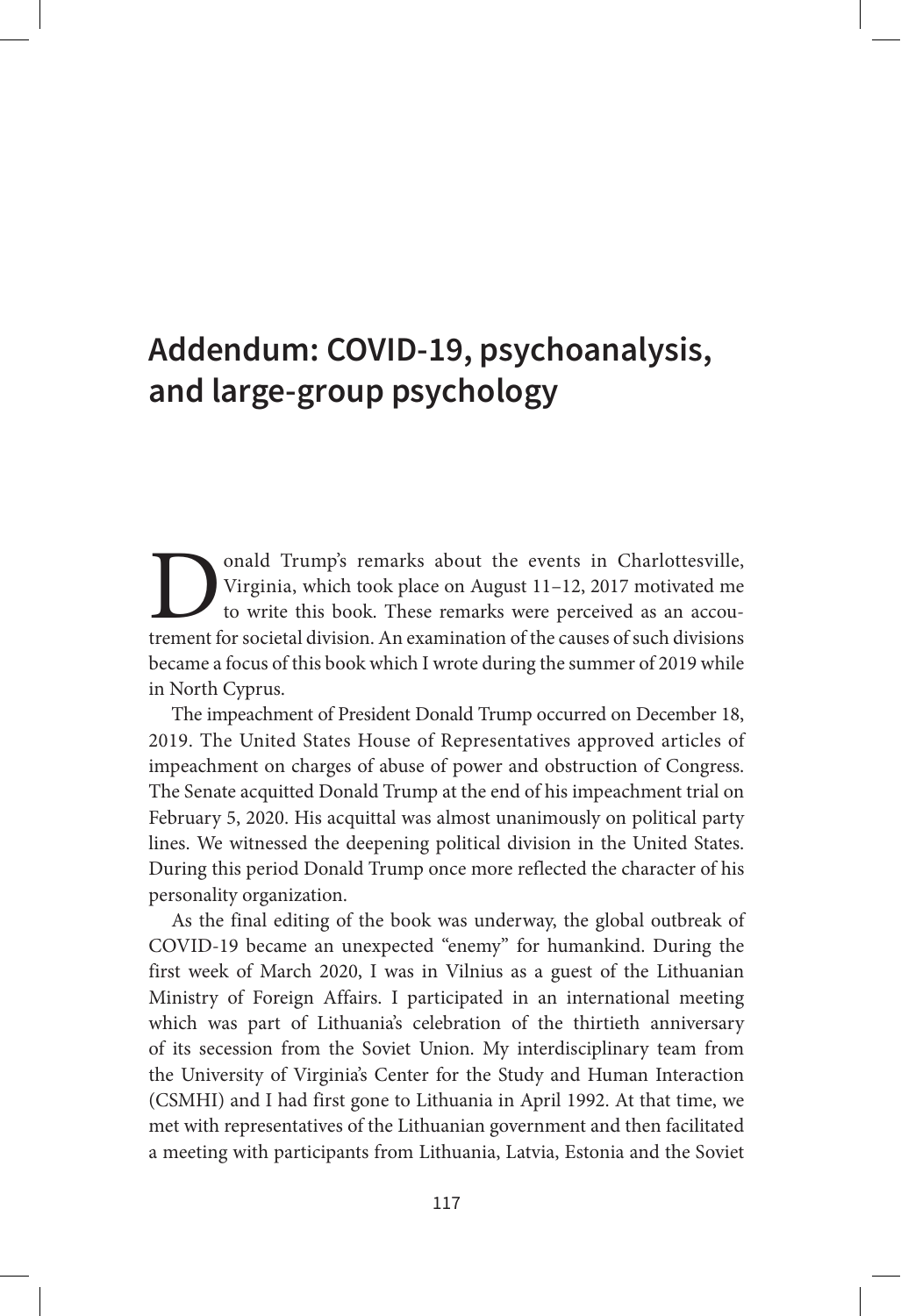Union. This was the beginning of our seven years work in the Baltic states, mostly in Estonia. We tried to provide help and support for the Baltic states in their efforts to restore their independence in a peaceful fashion. As March 2020 approached, I was aware of the danger of getting contaminated with the corona virus especially through travel. But memories of our work in Lithuania and the other Baltic states made me to deny this danger. I wanted to take part in this government-sponsored meeting. I was also excited that the meeting organizers wanted this gathering to be "a marriage between diplomacy and psychoanalysis."

The meeting was opened by the former Lithuanian President Valdas Adamkus and was attended by well-known scholars, diplomats, and artists from Lithuania as well as other countries. The Lithuanians remembered the individual and societal traumas of their undigested Soviet past. I could easily hear their continuing fear of Russia. This meeting also opened a door for Lithuania to examine what had happened to the Lithuanian Jews in 1941. In that period of time there were approximately 250,000 Jews in Lithuania, or 10% of the total population. During the German invasion 206,800 of them were murdered by the Nazis and Lithuanian collaborators.

While I was in Lithuania, social distancing did not seem to be in the minds of people at the meeting, open markets, and in the streets. On my way back to the United States, I had to change airplanes and had to wait at the Amsterdam International Airport for four hours. I lost my denial mechanism in this crowded environment. After coming home to the United States, I noticed that for the first fourteen days I was checking to see if I might have any COVID-19 symptoms. Then I began collecting observations on the impact of the corona virus pandemic on individuals and large groups.

After the spread of COVID-19, the International Psychanalytical Association (IPA) and other psychoanalytic associations provided guidelines for distance treatment by taking advantage of phone or online technologies. At the present time, I am supervising the therapeutic cases of nine younger psychoanalysts in different countries. I know in detail the life stories and internal worlds of the sixteen patients they are treating. Some patients began lying on a couch in their homes. They would only see via the internet the analyst at the beginning and the end of their sessions and talk to the analyst and hear him or her during the rest of the therapeutic session.

It is beyond the scope of this book to give detailed examples of the *initial* impact of the virus pandemic on individuals behind observable denial, fear,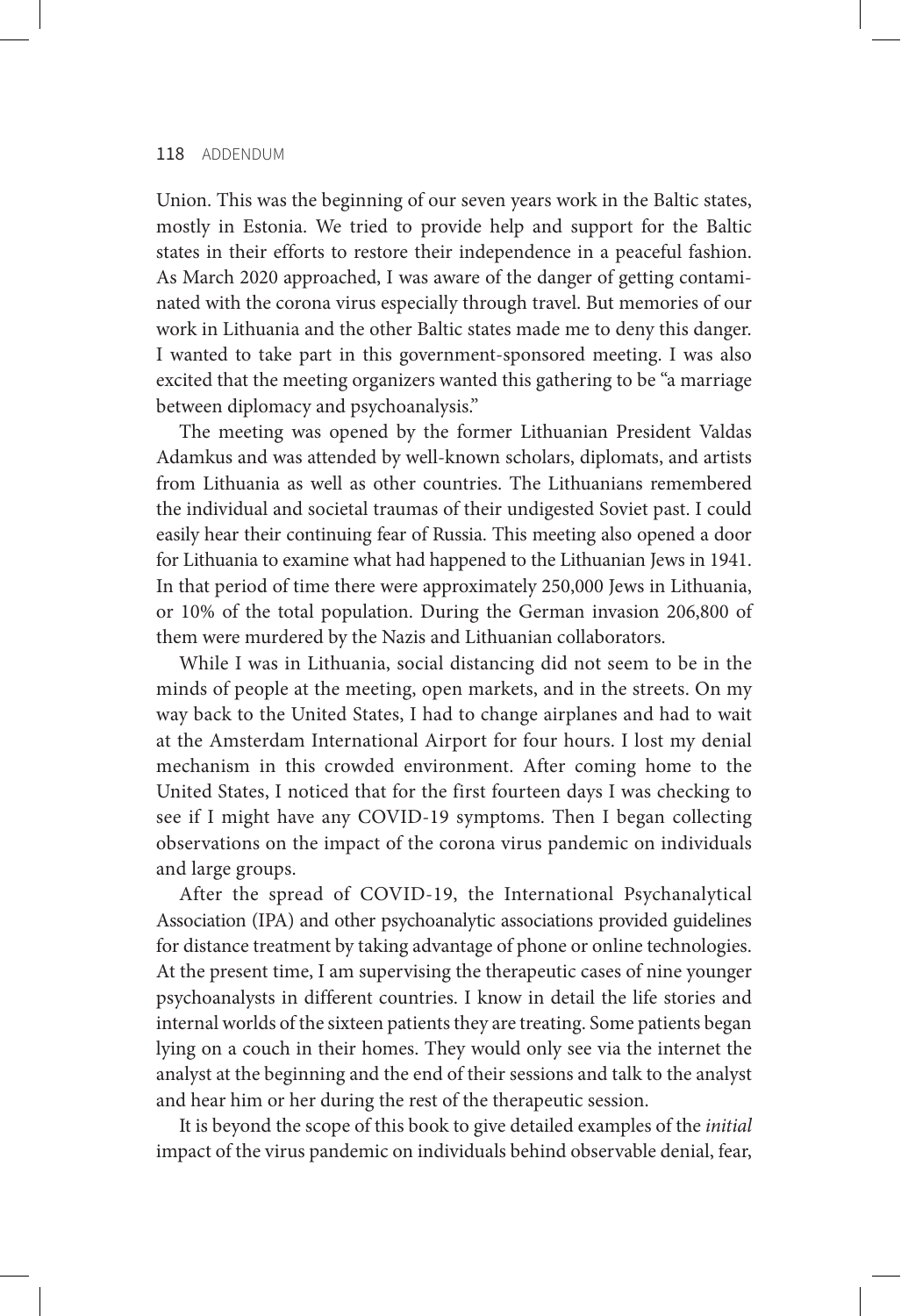anxiety, and devastating pain. I only wish to share some of my observations on how the sixteen analysands have responded to the pandemic and social distancing from their psychoanalysts. They returned, consciously and unconsciously, to their childhood losses and re-experienced anxieties and old defense mechanisms and fantasies linked to such losses.

Five middle-aged patients expressed open anger towards older people in their environments and in their cities. During their early childhood these five individuals had not received good parenting. They had experienced open and hidden guilt feelings due to their rage against their parents. During their analyses they were having a difficult time with letting their murderous fantasies surface. Now they could openly express their murderous rage against the older people who represented their parental figures because they would not be actual murderers, COVID-19 would be the killer. They would be saved then from feeling guilty.

I also observed how a massive shared threat on an individual's well-being could connect with this individual's large-group history. A man in his early thirties had been in analysis for four years when COVID-19 became a pandemic. He and his ancestors are members of a rather small Jewish community in a country where they were not directly affected by the Holocaust. During the first telecommunication session with his analyst, he filled the hour by referring to his identification with Anne Frank. He felt that, by not being able to come to his analyst's office, he was forced to go into hiding, like Anne Frank had done. At home he became preoccupied with the news of the virus situation in Israel.

Psychoanalysts themselves, staying alone in their offices or at another private location while continuing to work with their analysands via computer began to seek support for their own loneliness. For example, one psychoanalyst noticed two pigeons on his balcony. He started feeding them. Then he built a nest for them and began to keep his door to the balcony open. Within two weeks these two birds began entering into his office, eating bird food on the psychoanalyst's desk while he was conducting distant psychoanalysis. I must add that one of his patients while lying on a couch at home for her treatment away from her family members began holding on her cat tightly on her home couch. I also realized how I, as the supervisor, was required to be very careful to remain as a non-anxious, steady object for my supervisees.

Now let us look at the *initial* societal/political responses to the COVID-19 pandemic. As I listen to the coronavirus news updates, I realize how they are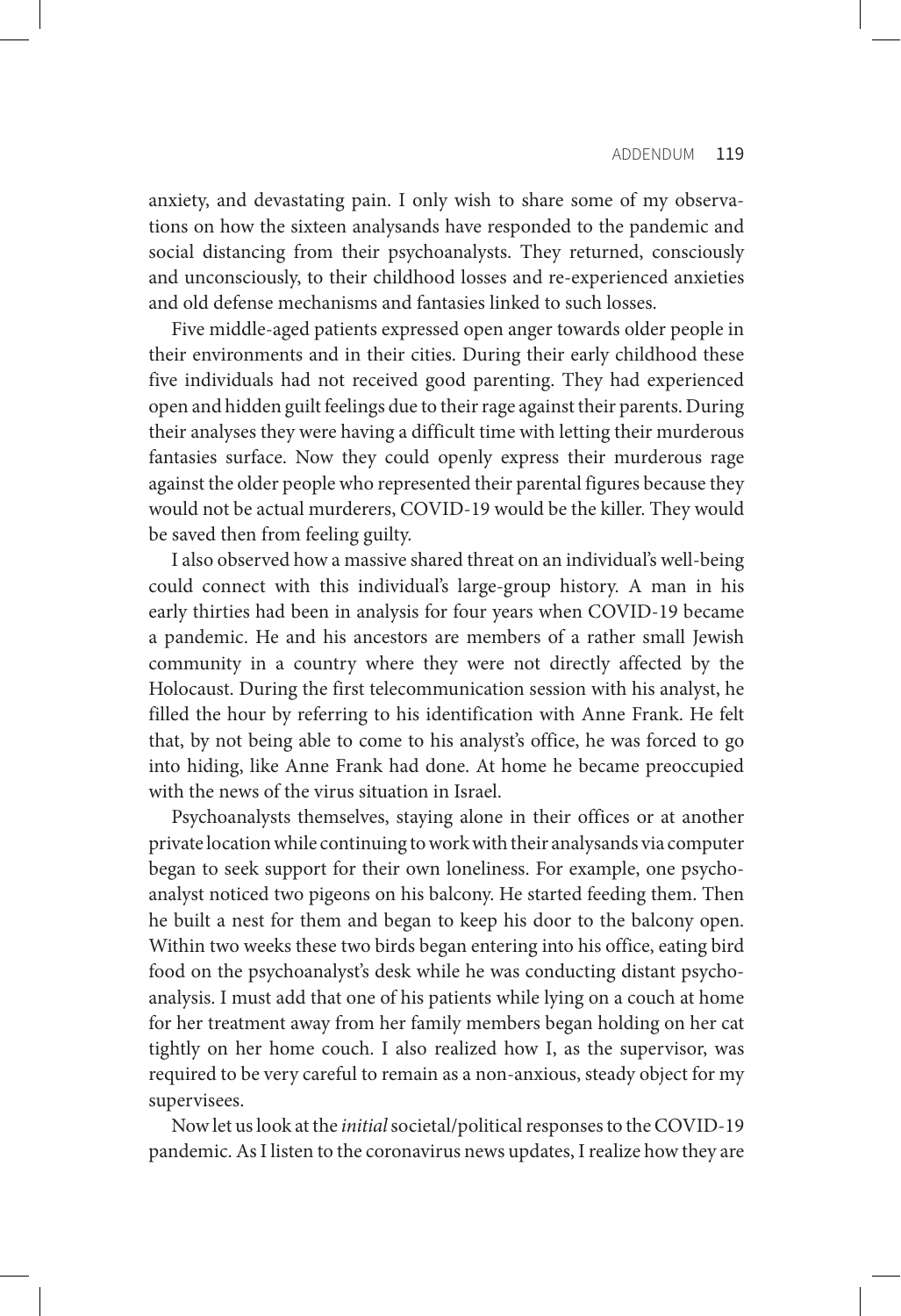closely linked to themes that appear in this book. How border psychology, societal divisions, racist attitudes, and expectations from political leaders have become the primary preoccupations of large groups along with medical, economic, and other realistic issues. Let us examine this by looking briefly at different types of major shared catastrophes.

Some massive traumas are from earthquakes, tropical storms, floods, forest fires, volcanic eruptions, and other natural causes. When nature shows its fury and people suffer, those affected tend ultimately to accept the event as fate or as the will of God. Following man-made accidental disasters, survivors blame a small number of individuals for their carelessness. Both natural and accidental catastrophes usually do not bring ethnic, national, or religious border issues to our minds, unless the second-type disaster is like the 1986 Chernobyl accident that spewed tons of radioactive dust into the atmosphere. Sometimes, murdering a "transference figure" for the members of the large group, such as John F. Kennedy in the USA, Yitzhak Rabin in Israel, Olof Palme in Sweden, Giorgi Chanturia in the Republic of Georgia, and Rafik Hariri in Lebanon, provokes traumatic societal responses. When the murderer and the murdered leader belong to the same large-group identity there is no impact on border psychology.

Other massive traumas are due to the *deliberate* actions of an enemy group, as in ethnic, national, religious and political ideological conflicts, racism, terrorism, wars, and genocides. Earlier in this book, I wrote that only some massive traumas at the hand of the Other may evolve as a chosen trauma. However, all deliberately induced social traumas by the Other inflame large-group identity issues and border psychology as soon as they occur. The protection and the maintenance of the metaphorical large -group tent's canvas becomes a shared preoccupation.

In Chapter Eight, I wrote about a fantasy of Martians coming to Earth and forcing human beings from different races and ethnic and religious backgrounds to come together against a common enemy. As a non-visible enemy, COVID-19 did not come from Mars. But like the imaginary Martians, it threatens all human beings: old people, young people, rich people, poor people, famous people, and refugees. This threat right away initiated a need to protect physical borders between countries and some locations within the same country. Since every large group needs to protect itself this was an expected and realistic development. This development, however, became linked to leader–follower psychology, large-group identity, and political themes. Donald Trump's usage of the term "Chinese virus" is an example of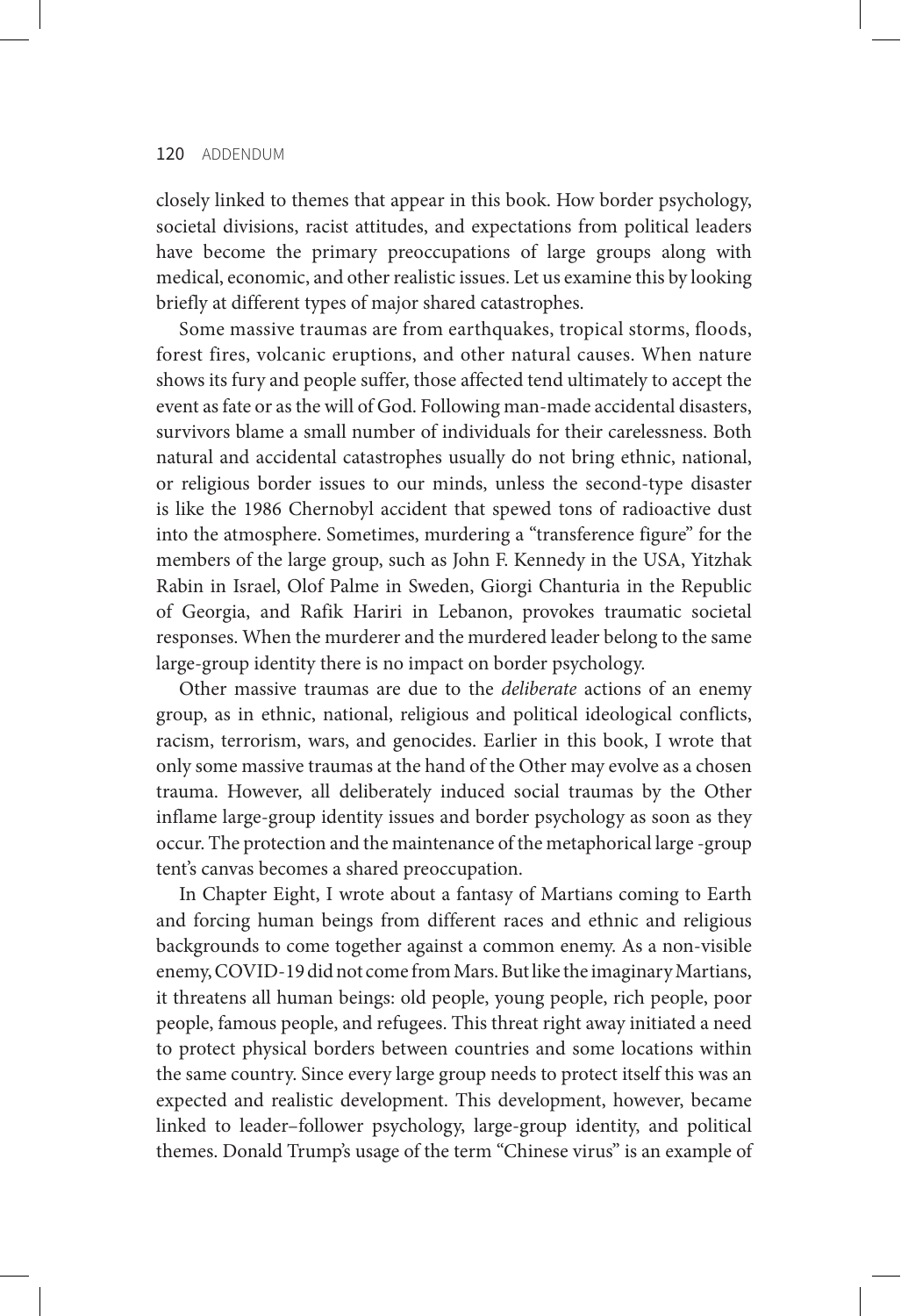this. Increased attention to the physical borders and social distancing also created societal divisions and racist attitudes within the same country, such as between old persons and young persons, and white persons and persons who appeared of Asian ancestry.

Interestingly, incredible communication technology has begun to create increasing psychological "holes" in the physical borders. For example, I began receiving email message from individuals whom I had met in many countries and who, in normal times, were not in contact with me. Sharing the same "enemy," I sensed, had brought us together again. I received an invitation from China to give a Zoom seminar to mental health workers on social trauma, loss, and mourning. I willingly did that on April 3, 2020. I was informed that 8,000 individuals listened to me. When my seminar ended there was time to receive questions from the listeners. I noted that the first question they asked me was not a medical one. They wanted to know why Donald Trump had referred COVID-19 as the "Chinese virus." I noted large-group identity concern was a prominent concern.

In Chapter Six, I wrote how the International Dialogue Initiative (IDI) meetings, have become a symbol for me illustrating the importance of psychologically informed dialogues in removing irrational views of one another and opening a reflective space of communication among people with different large-group identities. On April 5, 2020, members of the IDI had their first telecommunication gathering under the leadership of the IDI President Gerard Fromm. Our member from Palestine could not join us due to technical problems. The other twenty-two members from seven different counties shared their personal experiences, the nature of the anxieties related to business, the impact of the grieving process and its rituals, and the anger at betrayal by incompetent persons in authority. Listening to other members of the IDI, I also noted once more concerns about large-group identity and societal divisions, especially those supported by organized religions. We noted that deep denial over COVID-19's danger by some local religious leaders and religious organizations is taking place worldwide. The day after our first IDI telecommunication gathering, I heard from a colleague in the Republic of Georgia. She described the political reasons why the government was not daring to interfere with the Orthodox Church. Church members were continuing to have wine from one shared spoon and kiss the same cross.

Since Donald Trump's remarks about the events in Charlottesville on August 11–12, 2017 motivated me to write this book, I will finish my